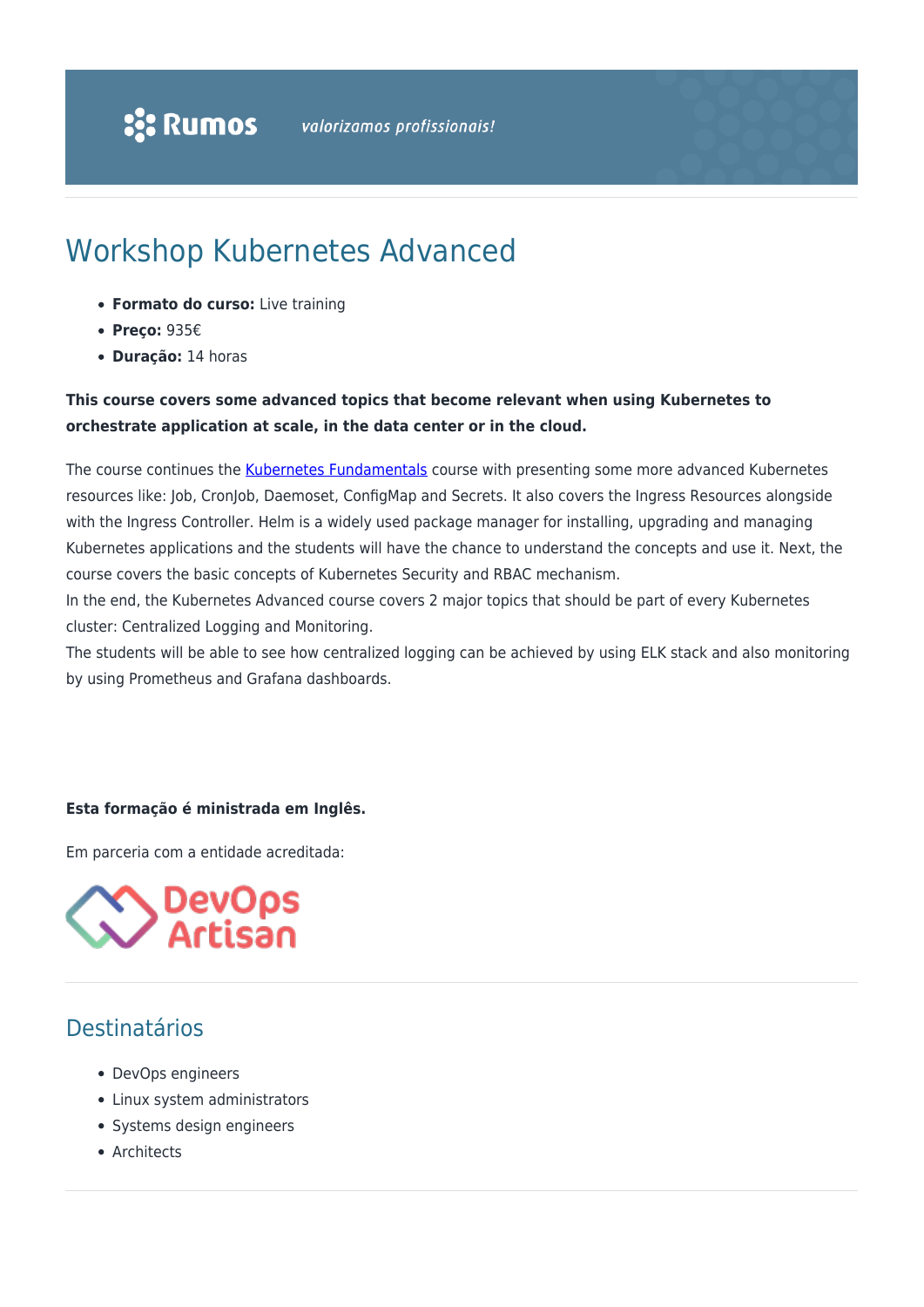# Pré-requisitos

- Basic knowledge of Kubernetes terminology (nodes, pods, resources)
- Interacting with a Kubernetes cluster via the command line (kubectl)
- Resource primitives (nodes, pods, replicasets, deployments, etc)
- Recommended training: [Kubernetes Fundamentals](https://www.rumos.pt/curso/workshop-kubernetes-fundamentals-live-training/)

### Programa

#### **Daemon Sets. CronJobs. Secrets. ConfigMaps**

- CronJobs running tasks periodically
- ConfigMaps deploying reusable applications
- Secrets passing around sensitive information
- DaemonSets pods on every node

Hands-on Lab: DaemonSets. CronJobs. ConfigMa

#### **Ingresses. The Nginx Ingress Controller**

- Ingress Controller
- Ingress Operation
- Deploying the ingress Controller
- Ingress Resource
- Path Manipulation

Hands-on Lab: Ingress

#### **The Kubernetes Dashboard. Helm – The Kubernetes Package Manager**

- Installing the Kubernetes Dashboad
- Connecting to the dashboard using Kubectl proxy, NodePort and External auth proxy
- Dashboard User
- Helm Overview
- Helm Components
- Installing Helm
- Helm commands and usage examples

Hands-on Lab: Kubernetes Dashboard. Helm

#### **Security. Role-Based Access Control**

- Identity and Access Management
- Service Accounts
- User Management
- RBAC Terminology Explained
- Role Scoping